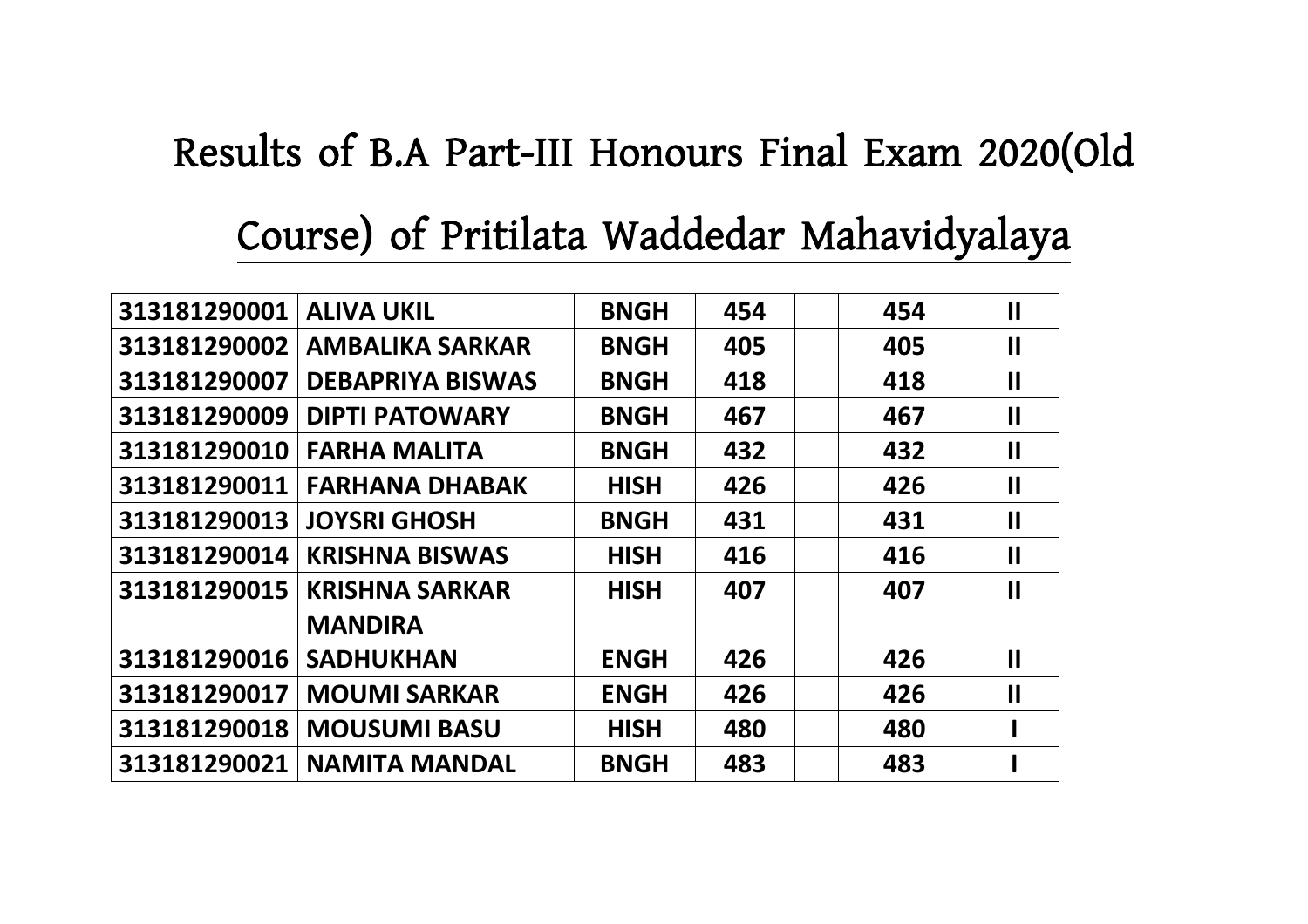| 313181290022 | <b>PAPIYA GHOSH</b>      | <b>HISH</b> | 424 | 424 | $\mathbf{II}$ |
|--------------|--------------------------|-------------|-----|-----|---------------|
| 313181290023 | <b>PIYA BISWAS</b>       | <b>BNGH</b> | 459 | 459 | $\mathbf{II}$ |
| 313181290025 | <b>PUJA SARKAR</b>       | <b>HISH</b> | 494 | 494 |               |
| 313181290028 | <b>SAHEBA KHATUN</b>     | <b>BNGH</b> | 489 | 489 |               |
| 313181290034 | <b>SUBHRA SARKAR</b>     | <b>BNGH</b> | 468 | 468 | $\mathbf{I}$  |
| 313181290037 | <b>SUMANA SARKAR</b>     | <b>BNGH</b> | 480 | 480 |               |
| 313181290040 | <b>SURAVI PAUL</b>       | <b>BNGH</b> | 409 | 409 | $\mathbf{I}$  |
| 313181290043 | <b>TANIYA MONDAL</b>     | <b>HISH</b> | 431 | 431 | $\mathbf{II}$ |
| 313181290044 | <b>TONNI MONDAL</b>      | <b>BNGH</b> | 468 | 468 | $\mathbf{II}$ |
| 313181290046 | <b>TUMPA BISWAS</b>      | <b>BNGH</b> | 475 | 475 | $\mathbf{II}$ |
| 313181290047 | <b>ABDUL AJIJ MANDAL</b> | <b>BNGH</b> | 401 | 401 | $\mathbf{I}$  |
| 313181290054 | <b>ASHIS SEN</b>         | <b>EDCH</b> | 491 | 491 |               |
| 313181290055 | <b>AVIJIT BALA</b>       | <b>ENGH</b> | 461 | 461 | $\mathbf{II}$ |
| 313181290063 | <b>DIPANKAR BISWAS</b>   | <b>HISH</b> | 442 | 442 | $\mathbf{I}$  |
| 313181290064 | <b>JAY MANDAL</b>        | <b>BNGH</b> | 420 | 420 | $\mathbf{II}$ |
| 313181290066 | <b>PARTHA MANDAL</b>     | <b>BNGH</b> | 459 | 459 | $\mathbf{II}$ |
| 313181290069 | <b>PROSHEN DEY</b>       | <b>BNGH</b> | 494 | 494 |               |
| 313181290073 | <b>RAKESH SARKAR</b>     | <b>BNGH</b> | 424 | 424 | $\mathbf{H}$  |
|              | <b>SHUBHANKAR</b>        |             |     |     |               |
| 313181290075 | <b>BISWAS</b>            | <b>HISH</b> | 442 | 442 | $\mathbf{II}$ |